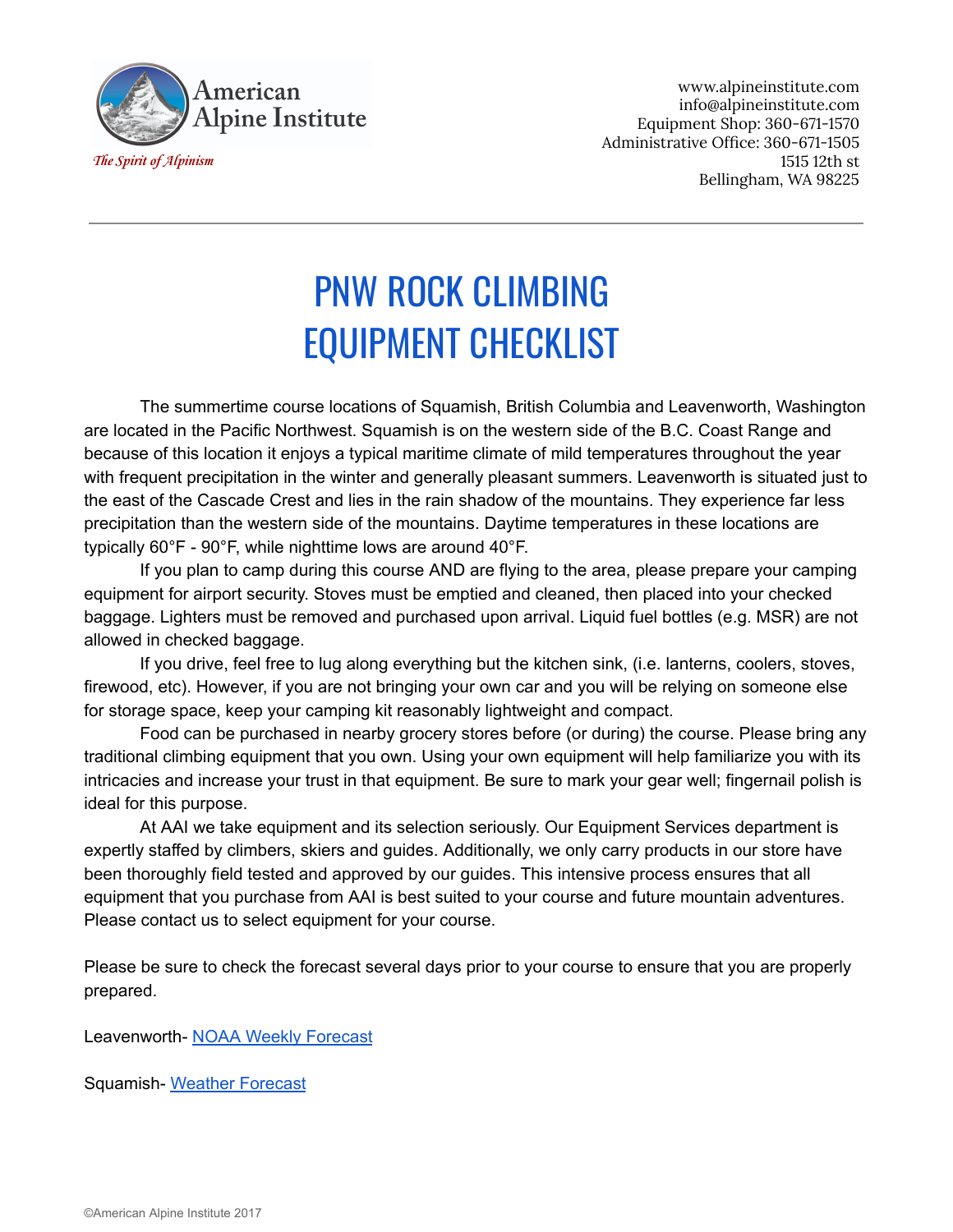## **RENTALS:**

**Squamish, Leavenworth, Mt. Erie**: Equipment that is available for rent through our AAI Equipment Shop is designated with a "Rent" check box. If you are unable to stop by our shop to pick up your rentals, please call the shop ahead of time as rentals may not be available.

**Colorado:** Only helmet and harness available for rent.

Underlined items link to examples available in our Equipment Shop. Don't forget AAI climbers receive 15% off full price items purchased through our gear shop!

## **Call or Email the Equipment Shop for Advice on Gear**

Please feel free to contact the equipment shop for advice as you prepare for you program. We are happy to provide you with equipment advice whether or not you choose to purchase or rent equipment at AAI. We take your comfort and safety seriously.

Call: (360) 671-1570 Email: [shop@AlpineInstitute.com](mailto:shop@AlpineInstitute.com) Equipment Shop Website: [www.Shop.AlpineInstitute.com](http://www.shop.alpineinstitute.com/)

## **Provided Equipment-** Climbing rope, anchors, solid waste bags

| <b>Clothing</b>                                                                                                                                                | Packing<br><b>Checklist</b> |
|----------------------------------------------------------------------------------------------------------------------------------------------------------------|-----------------------------|
| Head                                                                                                                                                           |                             |
| Beanie/Toque- Only recommended if the weather is cold. Wool or synthetic, must fit under helmet.                                                               | $\Box$ Own<br>$\Box$ Buy    |
| <b>Sun Hat-</b> Preferred to fit under helmet.                                                                                                                 | $\Box$ Own<br>$\Box$ Buy    |
| <b>Sunglasses-</b> Choose a model with UVA/UVB protection. Keeper strings like "Croakies" are useful to<br>prevent dropping your glasses while climbing.       | $\Box$ Own<br>$\Box$ Buy    |
| Headlamp- Bring extra batteries, or if it has a rechargeable battery, make sure and bring a charger.<br>200-350 Lumens is an ideal range.                      | $\Box$ Own<br>$\Box$ Buy    |
| <b>Hands</b>                                                                                                                                                   |                             |
| Belay Gloves- Optional. Lightweight and breathable glove with a durable leather palm. They protect<br>your hands from rope burn, pinching, and sharp elements. | $\Box$ Own<br>$\Box$ Buy    |
| <b>Upper Body</b>                                                                                                                                              |                             |

©American Alpine Institute 2017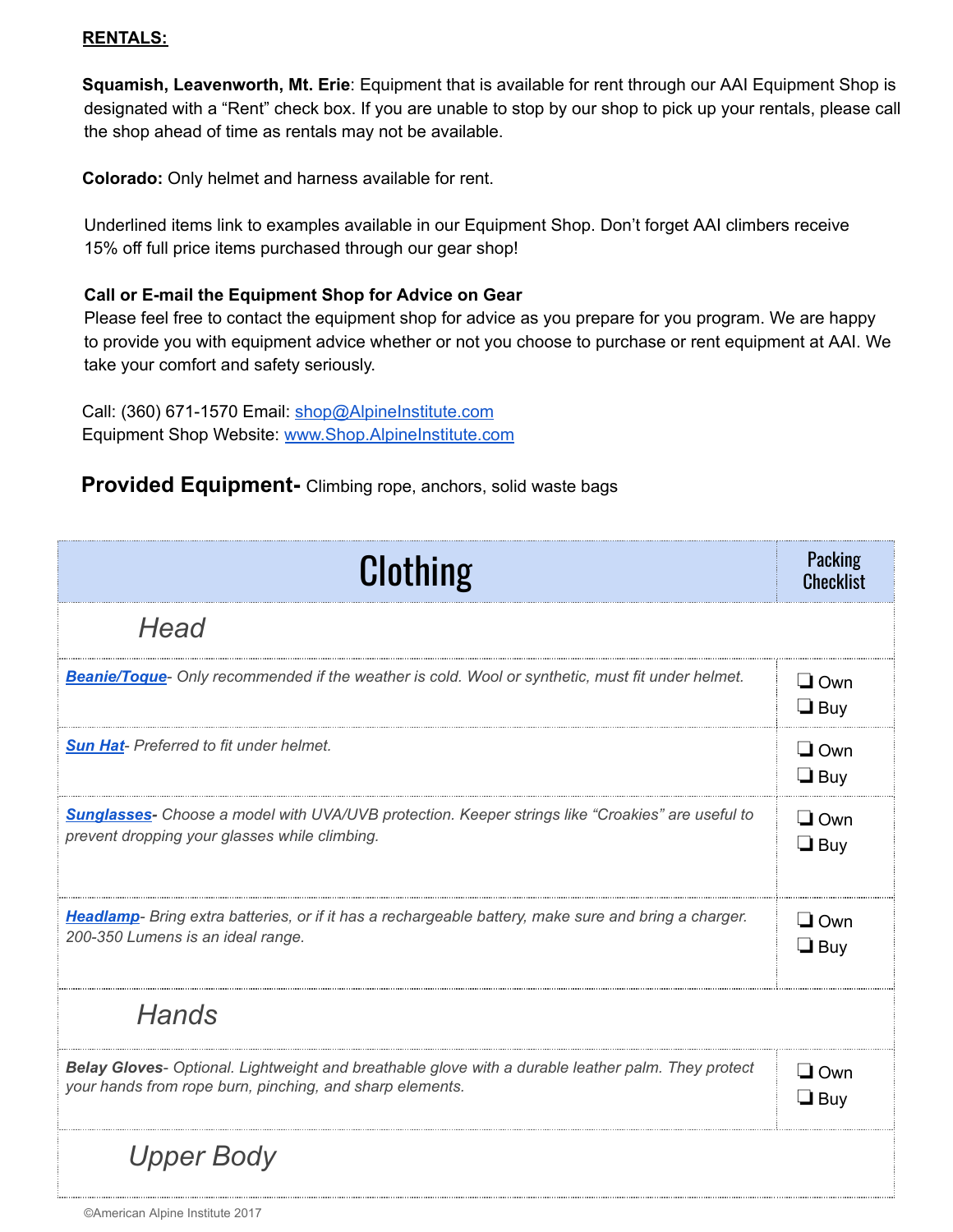| Sports Bra- Wool or synthetic, comfortable, active wear.                                                                                                                                                                                                                                                                                                                                                                                                                                                                                                                                                                                                                                                                                                                                                                                                                                                       | $\Box$ Own<br>$\Box$ Buy |
|----------------------------------------------------------------------------------------------------------------------------------------------------------------------------------------------------------------------------------------------------------------------------------------------------------------------------------------------------------------------------------------------------------------------------------------------------------------------------------------------------------------------------------------------------------------------------------------------------------------------------------------------------------------------------------------------------------------------------------------------------------------------------------------------------------------------------------------------------------------------------------------------------------------|--------------------------|
| Base Layer or T-Shirt- Wool or synthetic shirt, UPF 30+ rated clothing recommended. We<br>recommend a "sun hoody" type garment with long sleeves and a hood that is UPF rated, this will offer<br>the most protection from the sun.                                                                                                                                                                                                                                                                                                                                                                                                                                                                                                                                                                                                                                                                            | $\Box$ Own<br>$\Box$ Buy |
| Light Insulation Layer- Lightweight "gridded fleece" or lightweight down or synthetic insulated jacket.<br>Hood preferred.<br>Weight: 250g-350g ideal weight.                                                                                                                                                                                                                                                                                                                                                                                                                                                                                                                                                                                                                                                                                                                                                  | $\Box$ Own<br>$\Box$ Buy |
|                                                                                                                                                                                                                                                                                                                                                                                                                                                                                                                                                                                                                                                                                                                                                                                                                                                                                                                |                          |
| Soft Shell Jacket or Windshirt-A soft shell is a weather resistant, breathable, and stretchy freedom<br>of movement piece. This piece is versatile in the sense of movement. It is often called an "action<br>layer." It is weather resistant, meaning it can put up with light showers and wind. Also if it gets wet it<br>dries fairly quickly. This enables you to not have to stop and put on another piece when the wind picks<br>up or a light shower happens. Because it is water resistant, and not waterproof, it also breathes fairly<br>well. This enables you to move without overheating, so you don't have to constantly stop to change<br>out layers to regulate body temperature. They are also made of a stretchy material so there are no<br>restrictions to your movement during activity. Put all those together and you have a pretty versatile<br>layer, the Soft Shell. Hood preferred. | $\Box$ Own<br>$\Box$ Buy |
| <b>Materials: Exolite, Matrix, Schoeller</b><br>Windshirt: Patagonia Houdini or similar.                                                                                                                                                                                                                                                                                                                                                                                                                                                                                                                                                                                                                                                                                                                                                                                                                       |                          |
| <b>Insulation Jacket-</b> AKA the "puffy." Down or Synthetic. This piece is worn in cold conditions or when<br>not moving (belaying). Hood preferred. If choosing Down, water-resistant Down treatment is preferred<br>to help prevent matting and loss of insulating ability if the jacket gets wet.                                                                                                                                                                                                                                                                                                                                                                                                                                                                                                                                                                                                          | $\Box$ Own<br>$\Box$ Buy |
| Weight: 350g-450g ideal weight.                                                                                                                                                                                                                                                                                                                                                                                                                                                                                                                                                                                                                                                                                                                                                                                                                                                                                |                          |
| Hard Shell Jacket- Non-insulated and lightweight jacket with a waterproof and breathable membrane.<br>It must have a hood, ideally a helmet compatible hood. When sizing make sure it can fit over other<br>layers.                                                                                                                                                                                                                                                                                                                                                                                                                                                                                                                                                                                                                                                                                            | $\Box$ Own<br>$\Box$ Buy |
| Materials: Gore-Tex, eVent, Drilite, H2NO, Pertex Shield                                                                                                                                                                                                                                                                                                                                                                                                                                                                                                                                                                                                                                                                                                                                                                                                                                                       |                          |
| <b>Lower Body</b>                                                                                                                                                                                                                                                                                                                                                                                                                                                                                                                                                                                                                                                                                                                                                                                                                                                                                              |                          |
| <b>Undergarments-Wool or synthetic.</b>                                                                                                                                                                                                                                                                                                                                                                                                                                                                                                                                                                                                                                                                                                                                                                                                                                                                        | $\Box$ Own<br>$\Box$ Buy |
| <b>Climbing Pants-</b> Thin, weather-resistant, breathable, and stretchy AKA softshell pants<br>recommended. Any light to mid-weight comfortable pants that don't restrict movement will work.                                                                                                                                                                                                                                                                                                                                                                                                                                                                                                                                                                                                                                                                                                                 | $\Box$ Own<br>$\Box$ Buy |
| Shorts- Optional, they can be nice to have for warm days.                                                                                                                                                                                                                                                                                                                                                                                                                                                                                                                                                                                                                                                                                                                                                                                                                                                      | $\Box$ Own<br>$\Box$ Buy |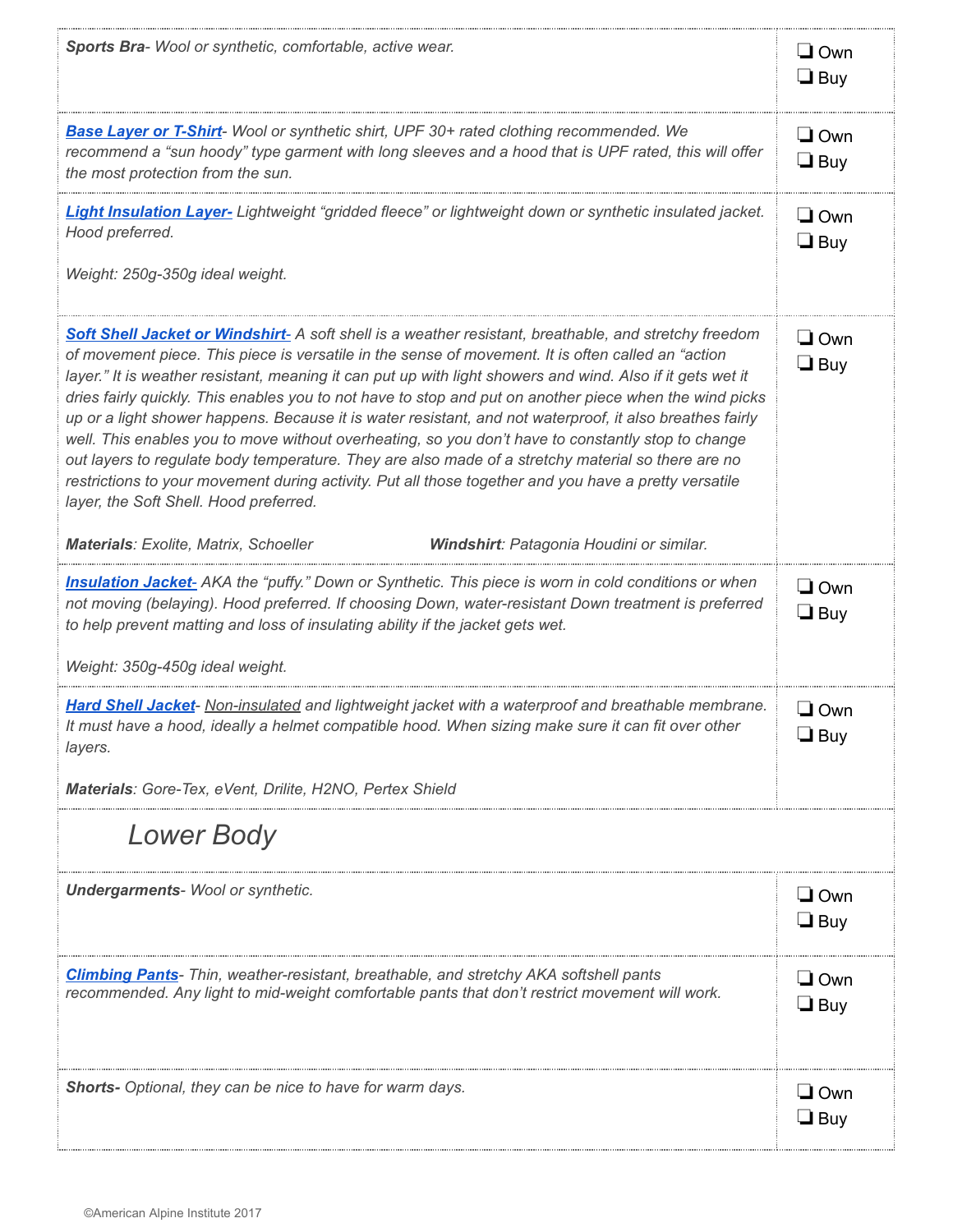| Feet                                                                                                                                                                                                                                                       |                                          |
|------------------------------------------------------------------------------------------------------------------------------------------------------------------------------------------------------------------------------------------------------------|------------------------------------------|
| Socks-Wool or synthetic socks recommended. Bring one pair for each day.                                                                                                                                                                                    | $\Box$ Own<br>$\Box$ Buy                 |
| Comfortable Walking Shoes- Running shoes or lightweight approach shoes are preferred. Sandals,<br>"Crocs," or flip-flops are not appropriate.                                                                                                              | $\Box$ Own<br>$\Box$ Buy                 |
| Climbing                                                                                                                                                                                                                                                   | <b>Packing</b><br><b>Checklist</b>       |
| Harness- Make sure the harness has a belay loop and gear loops. When sizing make sure it can fit<br>over your clothing layers when you have multiple layers on.                                                                                            | $\Box$ Own<br>$\Box$ Buy<br>$\Box$ Rent* |
| <b>Helmet-</b> Must be UIAA rated for climbing.                                                                                                                                                                                                            | $\Box$ Own<br>$\Box$ Buy<br>$\Box$ Rent* |
| Rock Shoes- Focus on comfort, so they can be worn all day. Avoid technical or aggressive rock<br>shoes with a downturn. Avoid curled toes when sizing.                                                                                                     | $\Box$ Own<br>$\Box$ Buy<br>$\Box$ Rent* |
| <b>Carabiners-Must be UIAA rated for climbing.</b><br>-Two large pear shaped munter-style locking carabiners.<br>-Two non-locking wire gate carabiners.                                                                                                    | $\Box$ Own<br>$\Box$ Buy                 |
| Belay Device- Bring an auto-blocking device that accepts two ropes like the Petzl Reverso or Black<br>Diamond ATC Guide.                                                                                                                                   | $\Box$ Own<br>$\Box$ Buy                 |
| <b>Slings-</b> Bring one 48in. (120cm) pre-sewn nylon sling. Slings must be UIAA rated for climbing.                                                                                                                                                       | $\Box$ Own<br>$\Box$ Buy                 |
| Rappel Backup- Sterling hollow block 13.5" or 4ft length of 6mm nylon accessory cord. Must be<br>nylon, Dyneema has a lower melting point. This is used as a rappel backup, the Sterling hollow block<br>is recommended for its heat resistant properties. | $\Box$ Own<br>$\Box$ Buy                 |
| Day Pack- 25L-35L is an ideal size. This will be used during rock climbing portions and can also be<br>used as a summit pack.                                                                                                                              | $\Box$ Own<br>$\Box$ Buy                 |
| <b>Other Essentials</b>                                                                                                                                                                                                                                    | <b>Packing</b><br><b>Checklist</b>       |
| Passport- Required ONLY for courses held in Squamish, B.C.                                                                                                                                                                                                 | $\Box$ Own                               |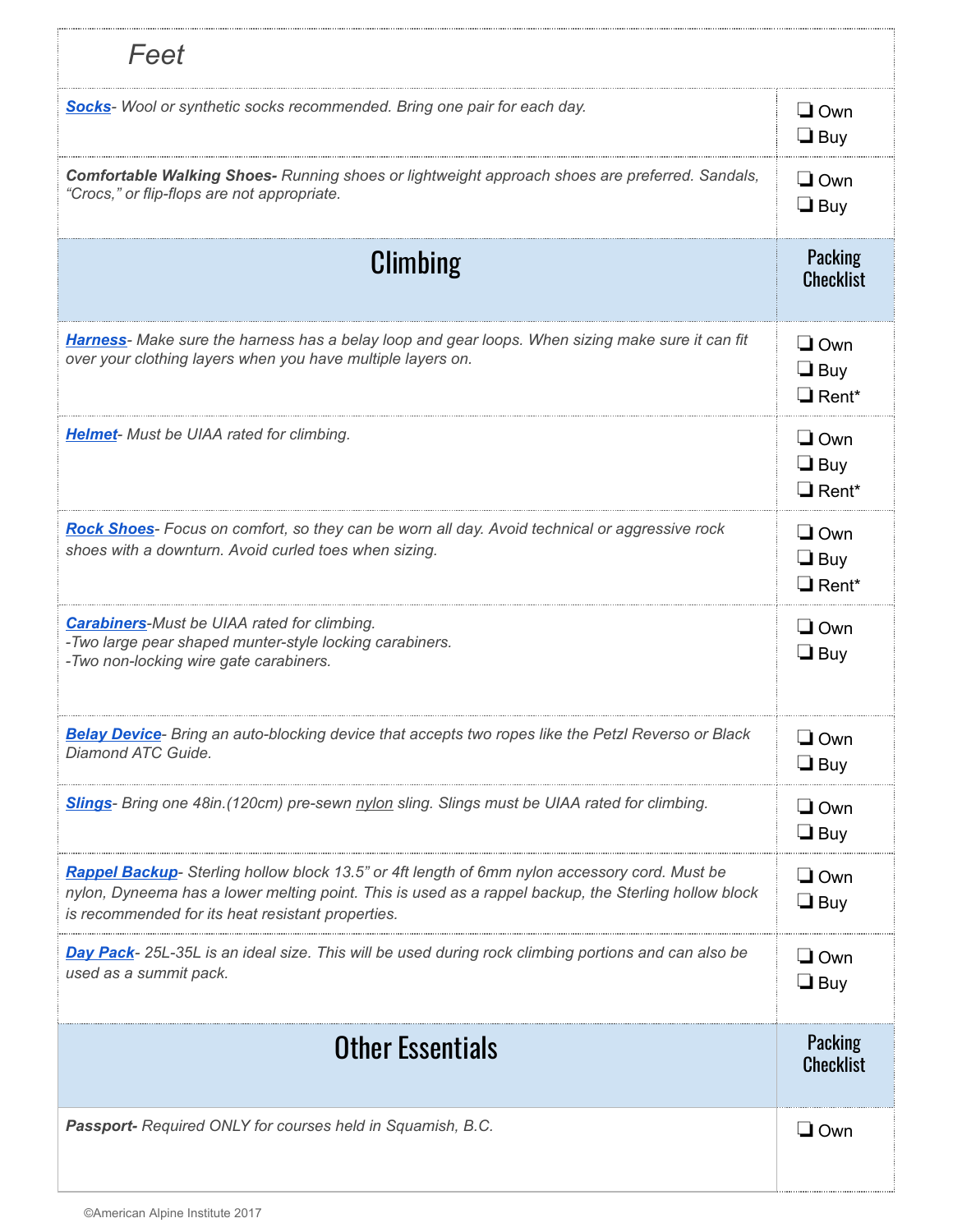| Hydration-3L capacity is recommended, though some people need more and some people need<br>less.<br>Some people bring a bladder and a hard sided bottle. The bottle is an important backup to the bladder<br>if it gets punctured. A hard-sided bottle may also double as a mug for hot water, though not every<br>bottle is designed to hold boiling water. | $\square$ Own<br>$\Box$ Buy |
|--------------------------------------------------------------------------------------------------------------------------------------------------------------------------------------------------------------------------------------------------------------------------------------------------------------------------------------------------------------|-----------------------------|
| Food-You are responsible to bring your own food for the duration of the course. Please consult our<br>meal planning page.                                                                                                                                                                                                                                    | $\Box$ Own<br>$\Box$ Buy    |
| <b>Toiletries</b>                                                                                                                                                                                                                                                                                                                                            |                             |
| -Female Urination Device- Optional. Pee funnel such as the GoGirl or Freshette. Many female<br>guides prefer a rigid pee funnel.<br>Click here for more info                                                                                                                                                                                                 | $\Box$ Own<br>$\Box$ Buy    |
| -Menstruation Collection Cup- Optional. There are many things to consider concerning backcountry<br>menstruation.<br>Click here for more info                                                                                                                                                                                                                |                             |
| Hand Sanitizer and/or Wet Wipes-. Used after going to the bathroom and before eating.                                                                                                                                                                                                                                                                        | $\Box$ Own<br>$\Box$ Buv    |
| <b>Sun Protection</b>                                                                                                                                                                                                                                                                                                                                        |                             |
| Sunscreen- SPF 30+, zinc based is preferred. Small travel size tubes are recommended so you can<br>put them in a close by pocket for easy access.                                                                                                                                                                                                            | $\sqcup$ Own<br>$\Box$ Buy  |
| Lip Balm- Make sure it is SPF rated.                                                                                                                                                                                                                                                                                                                         | $\Box$ Own<br>$\Box$ Buy    |
| <b>First Aid Kit</b>                                                                                                                                                                                                                                                                                                                                         |                             |
| <b>Personal First Aid Kit</b><br>-Band aids<br>-Blister treatment<br>-Prescription drugs<br>-Ibuprofen etc.                                                                                                                                                                                                                                                  | $\Box$ Own<br>$\Box$ Buy    |

٠,

ŧ

ŗ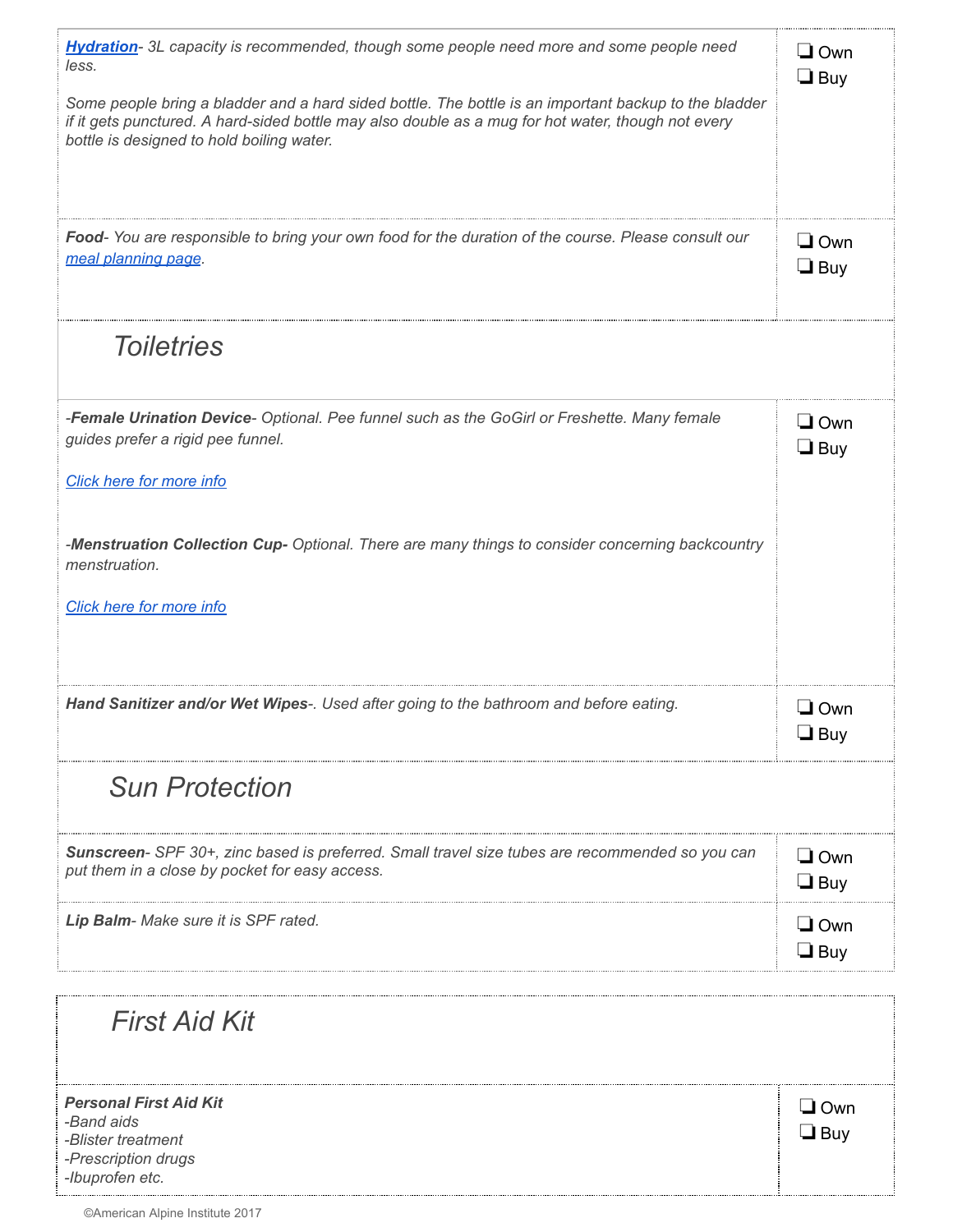| <b>Other Optional Items</b>                                                                             | Packing<br><b>Checklist</b> |
|---------------------------------------------------------------------------------------------------------|-----------------------------|
| Rock Climbing Rack- If you have it then bring it. Any cams, stoppers, hexes or other equipment that     | $\Box$ Own                  |
| you own will be useful. Make sure and mark your gear so it doesn't get mixed up.                        | $\Box$ Buy                  |
| Insect Repellent- Biting insects such as mosquitoes and blackflies can be prevalent during different    | $\Box$ Own                  |
| times of the season depending upon conditions and location. This is a nice item to have just in case.   | $\Box$ Buy                  |
| Camera- Phone cameras or small point-and-shoot cameras are preferred.                                   | $\Box$ Own<br>$\Box$ Buy    |
| <b>Comfortable Clothing and Footwear-</b> Breathable footwear -- like flip-flops -- as well as some     | $\Box$ Own                  |
| comfortable cotton clothing can be nice to change into after your climb.                                | $\Box$ Buy                  |
| <b>Chalk Bag and Chalk</b>                                                                              | $\Box$ Own<br>$\Box$ Buy    |
| <b>Climbing or Athletic Tape-</b> Used for taping up hands, this protects your hands when you are crack | $\Box$ Own                  |
| climbing.                                                                                               | $\Box$ Buy                  |

Ï

Ţ

| <b>Camping</b><br>**ONLY NECESSARY IF CAMPING DURING COURSE**                                                                                                                                                                                                                                                                                                                                                                                    | <b>Packing</b><br><b>Checklist</b>                   |
|--------------------------------------------------------------------------------------------------------------------------------------------------------------------------------------------------------------------------------------------------------------------------------------------------------------------------------------------------------------------------------------------------------------------------------------------------|------------------------------------------------------|
| <b>Tent-</b> Either 4 season or 3 season tent is fine.<br><b>NOTE:</b> 4 season tents available to rent at AAI                                                                                                                                                                                                                                                                                                                                   | $\Box$ Own<br>$\Box$ Buy<br>$\Box$ Rent <sup>*</sup> |
| Sleeping Bag- Synthetic or Down. If you bring a synthetic bag bring one on the lower end of the<br>temperature range since synthetic bags tend not to be as warm as down. If you sleep cold it is<br>recommended that you bring a warmer bag than required for the seasonal conditions. If choosing<br>Down, water-resistant Down treatment is preferred to help prevent matting and loss of insulating<br>ability if the sleeping bag gets wet. | $\Box$ Own<br>$\Box$ Buy<br>$\Box$ Rent*             |
| -Early-season conditions: OF to 20F(-18C to -6C)<br>-Mid-season conditions: 20F to 30F(-6C to -1C)<br>-Late-season conditions: 15F to 20F(-10C to -6C)                                                                                                                                                                                                                                                                                           |                                                      |
| Sleeping Pad- One inflatable or closed cell foam pad, or both, whichever you prefer.                                                                                                                                                                                                                                                                                                                                                             | $\Box$ Own<br>$\Box$ Buy<br>$\Box$ Rent*             |

 $\frac{1}{2}$